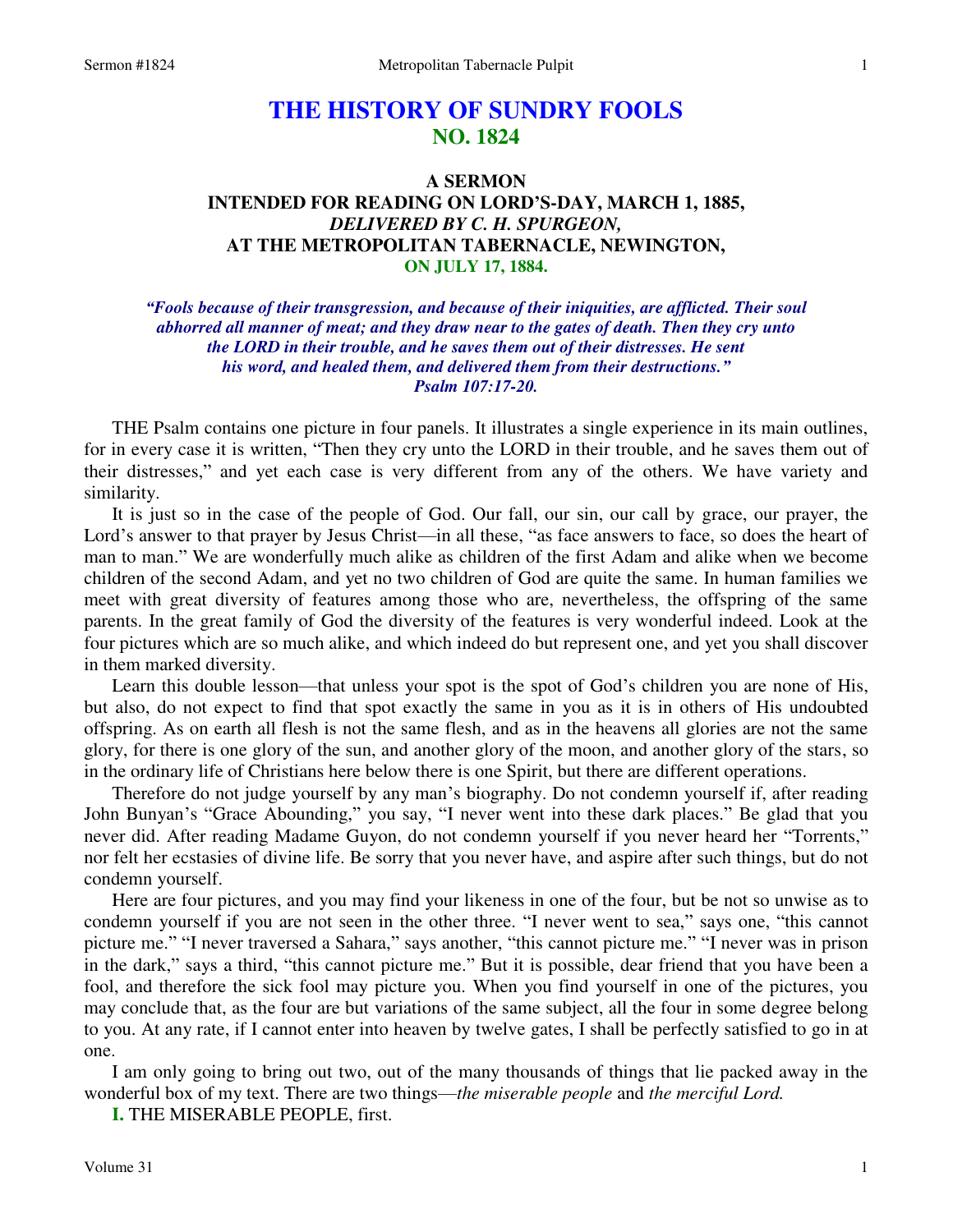I am going to describe them, and my object in the description will be to show what some have been who, nevertheless, have been saved. These people are called fools. They abhorred all manner of meat. They drew near to the gates of death. But they were saved for all that, for they cried unto God in their trouble, and He delivered them out of their distresses. The inference will be that if I—if you—should happen to be just in the same condition as these people, yet we may have hope that God will save us.

 To begin with, the first description of them is that *they were fools*. Now, I must not call you fools, but you have all of you liberty to call yourselves so. I find it forbidden in Scripture for any man to call his brother "fool," but I do not find him forbidden to call himself so. Look well to yourself and see whether you are not a fool now—at least, if God's grace has saved you, you are bound to admit that you were once a FOOL in capital letters, for every unrenewed and unregenerate man is a fool.

 We call those fools who have a great want of knowledge of things which it is necessary to know. Where other men find their way, they are lost. Where other men know what to do upon very simple matters, they are quite bewildered and cannot tell how to act.

 I remember when I did not know the way of salvation. I had heard it from my youth up, and heard it explained very simply, too, but I did not know it. Many must confess that, though now they understand what faith in Jesus is, yet they were very slow in catching the idea. It is an idea which a babe in grace can explain, but which wise men, classically instructed, do not receive. I may stand here, and beat my very heart out in trying to make plain how men are to believe and live, and yet out of my congregation not one will receive God's meaning into his heart unless God the Holy Ghost shall enlighten him, for we are such fools that the simplest matters of heavenly truth are utterly unknown to us.

 He, too, is a fool who, when he does know, does not make right use of his knowledge. He is a greater fool than the former one. He knows all about it, but yet he does not do it. He understands that the only way to be saved is to believe in Christ, but he does not believe. He knows that men must repent of sin if they would find mercy, but he does not repent of sin. He knows that life is uncertain, and yet he is risking his soul upon the chances of his continuing to live. He lives as if he had a lease of this life, and was absolutely certain that he could not die till he chose to be converted. Now this it is to be a fool—to act contrary to your own knowledge and better judgment. How many fools there are of this kind!

 We call him a fool who hurts himself without any profit—without any justifying cause. The man who flings his life away to save a nation, or even to rescue one solitary person from death, is a hero, but what is he who, for no motive whatever, will maim himself—will take away his own health—will take away his own life? Are there none such here?

 Look at the drunkard! Look at the man who is guilty of unclean living! Look at such as prefer this world to the world to come, and throw themselves away on trifles! O sirs, there are many men that have injured themselves so that their sin lies in their bones. Even now they feel the result of their transgressions. The moth is foolish that flies into the candle, and having burnt itself, dashes again into the flame. We count the ox foolish that goes willingly to the shambles, but there are multitudes of men and women, who take delight in sin, and though every cup around them is poisoned, yet they drink at it as though it were nectar. Verily, sinners are fools!

 We are great fools when we think that we can find pleasure in sin, or profit in rebellion. We are great fools when we displease our God—when our best Friend, on whom our eternal future depends, is despised, neglected, and even rejected and hated by us. It is the extreme of folly when a man loses the good will of one who can help him—when he rejects the love of a tender mother, or the counsel of a wise father. Some men seem resolved to make their enemies their friends, and their friends their enemies. They put darkness for light, and light for darkness. They go to find the living among the dead and true helpers among those who pander to their sins. Such fools have you and I been. Peradventure, some here are such fools now.

 I call that man a fool who throws away jewels that he may gather pebbles, who casts away gold and silver that he may gather up mire and dirt. And what do they do who fling away heaven and eternal life for the sake of a transient joy, a momentary gain? Are there not some men living in this world only to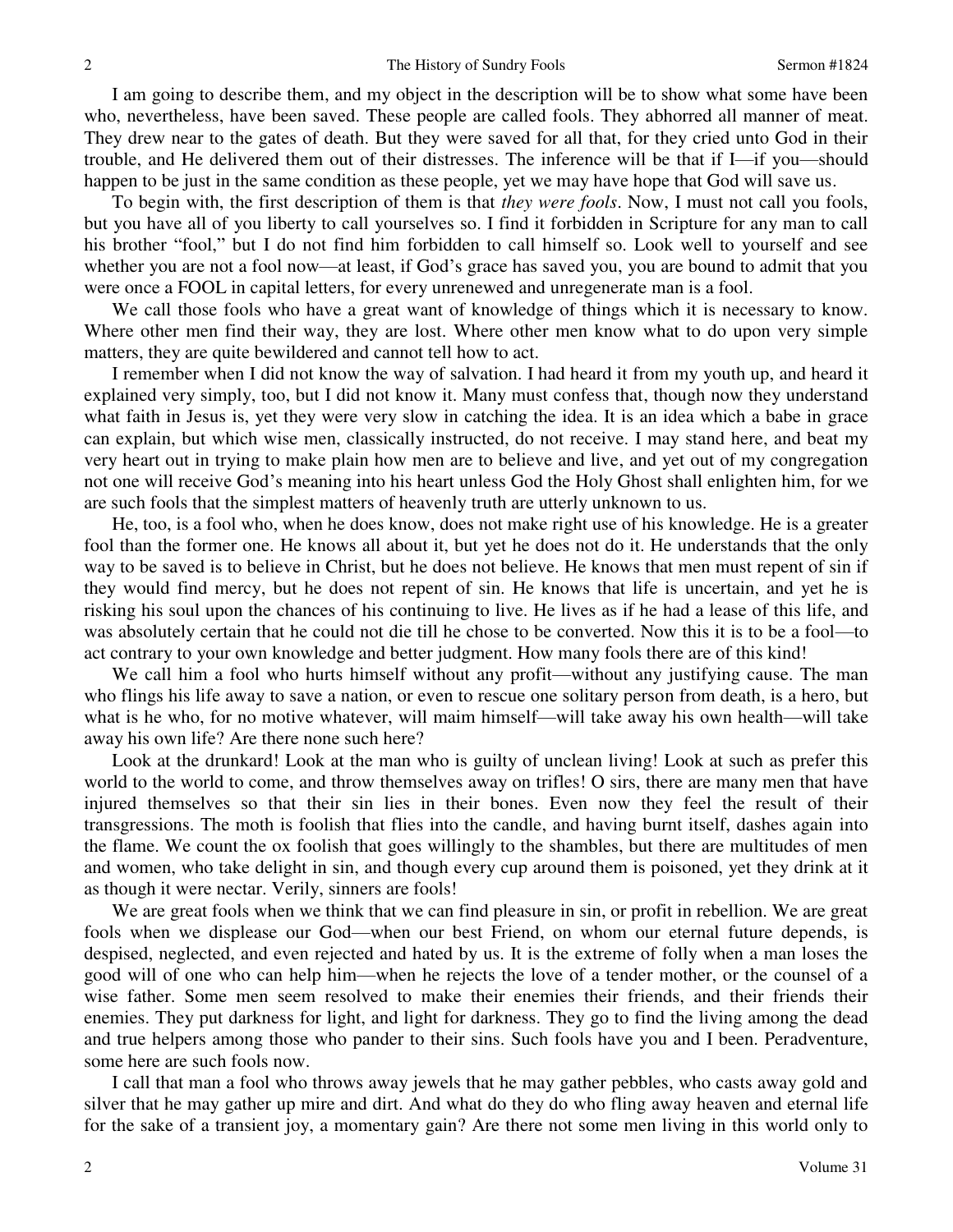get what will one day turn into smoke? They know that this great world, and all the works of men that are therein, must be dissolved with fervent heat, and yet they labor to build a mansion for their immortal souls in this place, which is to be utterly burned up. And meanwhile, You, O Son of God, Immortal Love, are treated as though You were a mere fiction! And You, great Father, fullness of eternal grace, their backs are turned on You! And O, holiness, and virtue, and immortal blessedness, all of you are suffered to go by while men are hunting for baubles and gathering trinkets that shall so soon be taken from them. If haply as you sit here you confess, "I have been a fool, I know I have," then you may gather comfort from the fact, that, *fools were saved*. He that has gone to the utmost excess of unwisdom may yet hear the invitation of wisdom, and come and learn at Christ's feet all that is needful for eternal life.

 The next thing about these people is rather worse—they were not only fools, but *sinners*. The text says that "Fools because of their transgression, and because of their iniquities, are afflicted." You see they had several sorts of sin—transgression and iniquities. They began with one transgression, they went on to multiplied iniquities. There was first in their heart a transgression against God, afterwards, there were found in their lives many in-equities, both towards God and towards man.

 Sin multiplies itself very rapidly. It grows from one to a countless multitude. We will not go into the details of the transgressions and iniquities that you may have committed, but here is the point—these people, who were fools, and full of transgression and iniquity, nevertheless cried to God in their trouble, and He delivered them out of their distresses. What form has your sin taken? Think of it in your own heart. But whatever form it has taken, God is able to forgive you. "All manner of sin and blaspheming shall be forgiven unto men." "The blood of Jesus Christ, his Son, cleanses us from all sin."

 There is no sin which is unpardonable if men repent of it. The sin that is unpardonable is one of which no man ever thought of repenting, for it is a sin which is unto death, and when committed the man is spiritually dead, and never repents. If there be a sin upon you, however black and foul—if it be a horrible sin which I could not mention because it might crimson the cheek of modesty if I did but even hint at it—if you are covered with it, polluted with it beyond all imagination—yet, of the saints in heaven it can be said, "such were some of you, but you are washed."

 You are not more astray than certain others, or if you are, so much the greater shall be the glory of God's grace in saving you. It is written of our Lord that He is able to "have compassion on the ignorant, and on them that are out of the way." O you out-of-the-way sinners, what a comfortable word that is for you! No sin shall destroy you if you will come to the sinner's Savior. No excellence of your own shall save you if you reject that Savior. Come in all your sin, though it reeks to heaven, though the stench of it be loathsome in your own nostrils, yet, come to Jesus, for "the blood of Jesus Christ, His Son, cleanses us from all sin."

 But we must go on with the picture. These people were not only fools and sinners, which are two bad things, but they had a third mischief about them, *they are afflicted*. "Fools because of their transgression, and because of their iniquities, are afflicted." Their affliction was evidently the result of their folly and their transgression. Do I address any who are in that case? I hardly like to say what may have happened to some here. They may be distressed in spirit, and unable to pursue their business with anything like cheerfulness. They may be subject to doleful forebodings and heavy glooms, and all the result of sin in years gone by. They have now got to the core of the apple of sin. It is wonderfully sweet till you get to the core, and then it is bitter, ay, more bitter than death itself.

 Once these men were fools and sinners, and now they have to suffer for it. They are afflicted because of their transgression and their iniquities. Some suffer in body. Others suffer in estate—their property is all gone now. They have spent all. Riotously, foolishly, wickedly it has gone. They had money once, they have none now. They had the means of livelihood and competence, but they have so sinned that they cannot be trusted now. They are waifs and strays on the great ocean, drifting about, nobody wanting them. How I long to say a word of comfort to those who are in that condition!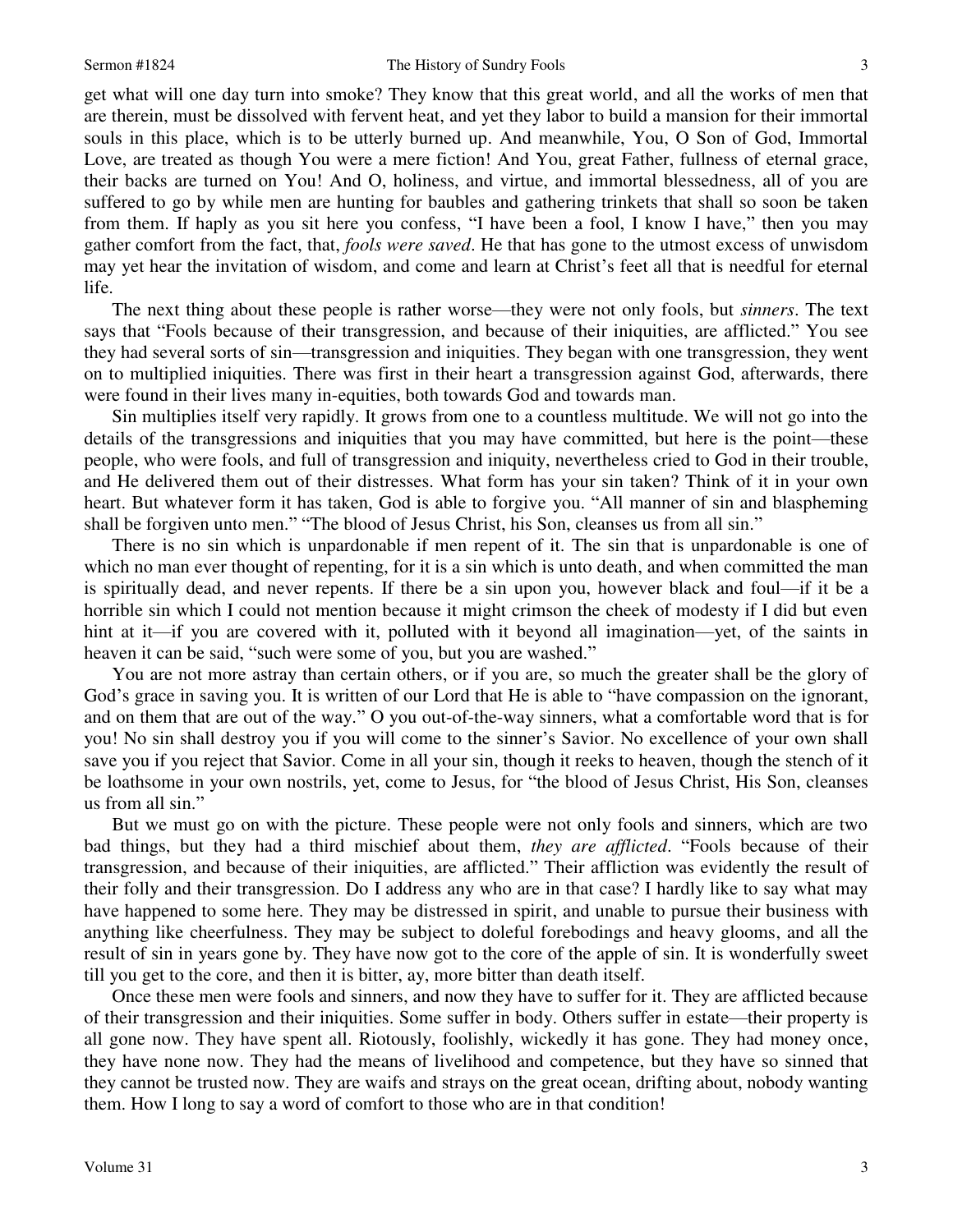If you repent, if you will arise and come to your Father, why should you not be delivered out of your distresses? Do you not see that God delivers such as you are? Is not the case before you in the text? They were fools afflicted, they were sinners afflicted, beginning to feel, even on earth, a part of the result of their sin. They began to reap those sheaves of fire which they sowed with such merry-making years ago, and as they put those sheaves into their bosom, they wondered how they could escape being immediately consumed. But they did escape, and so may you. God has saved such as you now are, and all those saved ones should encourage you to hope that He will save you.

 The picture is getting black, but we must put on another coat of color. In addition to this, these people *had fallen into a soul-sickness*. Through their trouble and their consciousness of sin, they had fallen into such a state of illness that nothing could help them. The best food was brought to them, but they waved it away. Their soul abhorred all manner of meat.

 Some are in such a state that the amusements which once were joys to them are now wearisome. You have been lately to the theater, and you used to be charmed there. You cannot make out what has come over it, it seems so dull to you. You used to enjoy cheerful evenings with your merry-making friends, but now you would sooner get upstairs alone, for you feel so wretched.

 When you are alone, there is one person who plagues you, if you could only get away from him, you would be content, but that person happens to be yourself, and there appears to be no rest for you either in company or in solitude. Your soul abhors all manner of meat.

 I have known souls to get into such a state that, books, interesting and instructive, they could not read any longer. They felt no interest in anything of the sort, and poetry and all the charms of art, which once they very properly enjoyed, could afford them no pleasure. The best mental recreation cannot give such persons any stay from their fierce, self-destroying thoughts. Ay, and they even refuse good spiritual meat.

 If the preacher tries to give them milk for babes, that is too weak for them. If he brings out strong meat, that is too tough for their teeth. If he brings them "wine on the lees, well-refined," that is too heating. If he offers the water of life, that is too cold. Nothing will suit them.

 They grumble at all kinds of teaching. Religious books do not cheer them, even the Bible itself seems stale and unprofitable. You are in a frightful condition, my friends, are you not? You are so sick that the meat which best would suit you is that which you least care for. Yet God has saved some who have fallen into this wretched way, and He invites you to come to Him, and trust in Him, with the promise that He will save even you, though you are as bad as you well can be.

 But the case was worse than that, for we read, "They draw near unto the gates of death." This poor creature was *almost dead*. He could see death-gate and hell-gate right before him. He was lying at death's door, expecting every moment to be thrown through the portal into eternal destruction and endless wrath.

 I remember when I lay in the bosom of despair in my own apprehension. I knew that I was condemned on account of sin, and my conscience said, "Amen," to the condemnation. I could not plead any reason why I should not at once be taken out to endless execution on account of my sin, and I certainly felt the dread shadow of coming wrath falling upon my soul. AND YET I AM SAVED, blessed be God!

 And so shall you, dear hearer, though you be ready to die, and ready to be damned, be saved by faith in Jesus. Though you begin to feel the fire-shower falling, and the first of the dread drops have already burned their way into your soul, yet may you escape. The Savior comes to those who—

#### *"Buried in sorrow and in sin, At death's dark door do lie. "*

 He brings "salvation" to such, and He says to the dying sinner, "This day has salvation come unto your house." What a glorious Gospel we have to preach to you miserable people!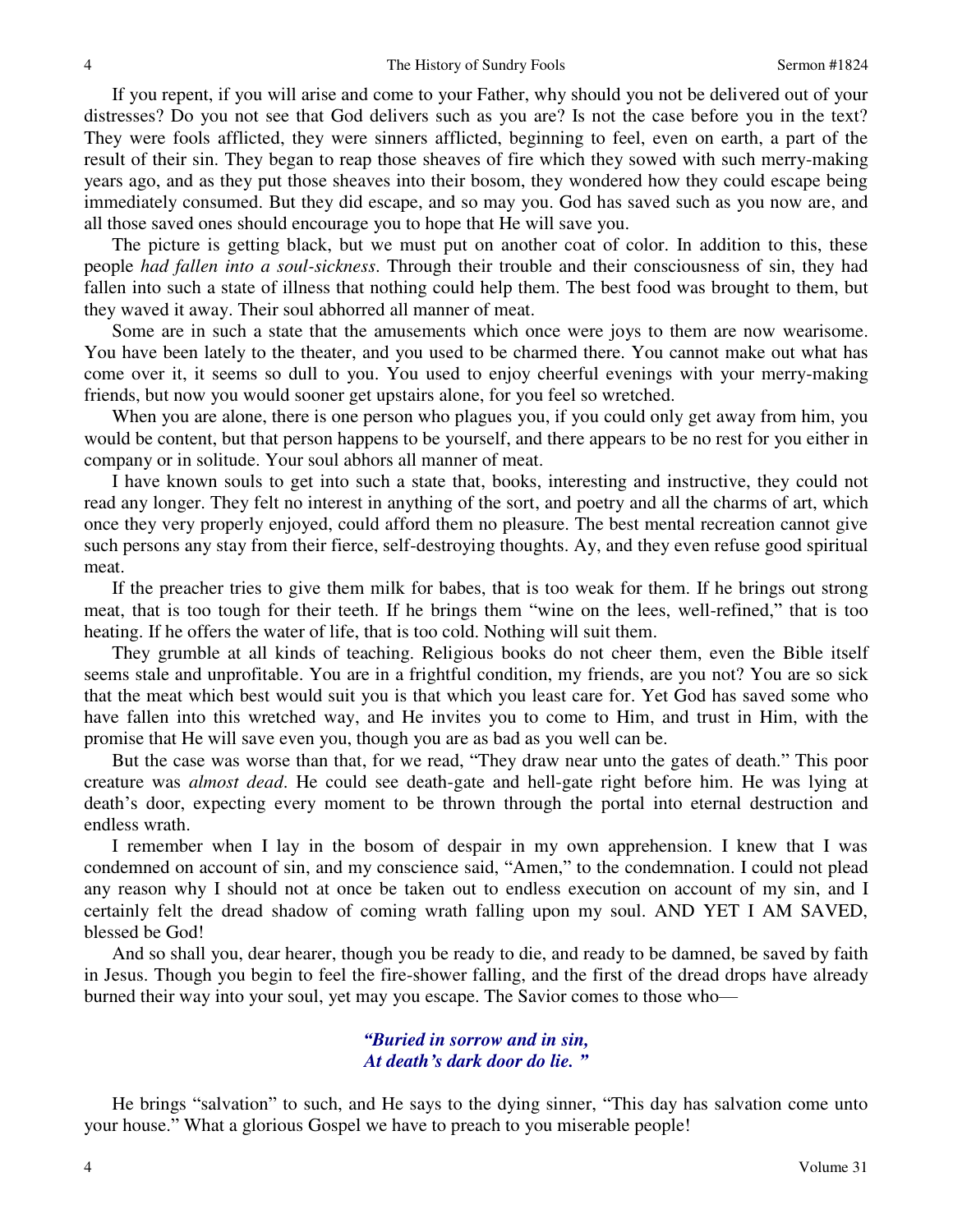But yet we have not quite touched up the picture with the last shade of black. This man not only lay at death's door, full of trouble, full of distress, but he was *surrounded by many destructions*. In the twentieth verse we read, "And he delivered them from their destructions." What! Are there many destructions to a man? Oh, yes, a great many! I have known one man destroyed by his shop, another by his wife, another by his children. Many a woman is destroyed by her clothes, many a man is destroyed by his eating, millions are destroyed by their drinking. Everything about us will destroy us unless God saves us.

 There are a thousand gates to hell, though there is only one road to heaven. One man may perish by debauchery, another may perish by respectability. One man may be lost in the ale-house, another man may be lost through his teetotalism, if he makes a god of it. One man may go down to hell by his want of common decency and another by his pride, and prudery, and self-righteousness. Do not deceive yourself—the way to ruin is easy, and many crowd it. If you want to go to heaven, well, we shall have to tell you a great deal about what is to be believed, but if you want to go to hell, I have no need to tell you anything—"How shall we escape if we neglect so great a salvation?" A little matter of neglect will land you in hell.

 But it is not a little matter of thought that will bring you to heaven. There must be a stirring up of the entire soul—an awakening of the whole man to seek after God in Christ Jesus, or else you shall perish. Surrounded, then, with destructions—snares about your bed, snares about your table, snares in your solitude, snares in the street, snares in your shop, snares at the dawn of day, and snares at set of sun you are in awful, terrible danger, and yet persons surrounded with destructions have been saved, and why should not you? They have cried to God in their trouble, and He has delivered them out of their destructions, will He not do the same at your cry? What a charming word is this for desponding spirits!

**II.** I have but a minute or two left, where I should have wished for an hour, to speak upon THE MERCIFUL LORD.

 Very briefly indeed. This merciful Lord appears in this picture where you do not at first see Him. I think I see Him in that first verse, *He sent the affliction*. "Fools because of their transgression, and because of their iniquities, are afflicted." Ah me! "Are afflicted." Who afflicted them, then? Why, their own Father—their own Shepherd, who saw that they would never come back to Him if it were not for affliction.

 I see you, friend. You are a stray sheep, and I could not get you back. Now you cry, "Alas, I am in trouble!" I am sorry that you should be troubled, but I am not altogether sorry. I can see the black dog is worrying you. It is that he may get you back to the Shepherd. Many will not come back till the black dog has his teeth in their flesh, but if it surely drives you to the good Shepherd, it will be your true friend.

 I question whether many of us did come to the Lord Jesus Christ until we were afflicted in some way or other. Our bright days led us more and more into sin. Then came a dark day, and then we began to turn. "When he had spent all, there arose a mighty famine in that land." Blessed be God for the famine! "He began to be in need," now he will have to test his merry friends and flatterers.

 There was a gentleman who had drunk his champagne, and put his feet under his mahogany, and the prodigal said, "Now I have fed that man, I dare say he will entertain me now I am in poverty." "I cannot help you," he replied. "Can you give me some employment?" "No. What are you worth? Well, you can feed my pigs." And he "sent him into his fields to feed swine." That is the black dog again. If the gentleman had said, "Oh, yes, my dear young fellow, you were very generous when you had plenty of money, I am very sorry for you, come and live with me. While I have a crust you shall have part of it," that would have been the worst thing that could have happened, for the prodigal son would never have thought of going home.

 I say that your troubles are mercies in disguise. Your sicknesses, your poverty, and your misery—oh, I bless God for them! The heavenly Father has sent this rumbling wagon to bring you home to Himself. Oh that you would but come to yourself! Oh that you would but come to Him! See, the grace of God appears in the very affliction of these rebellious fools.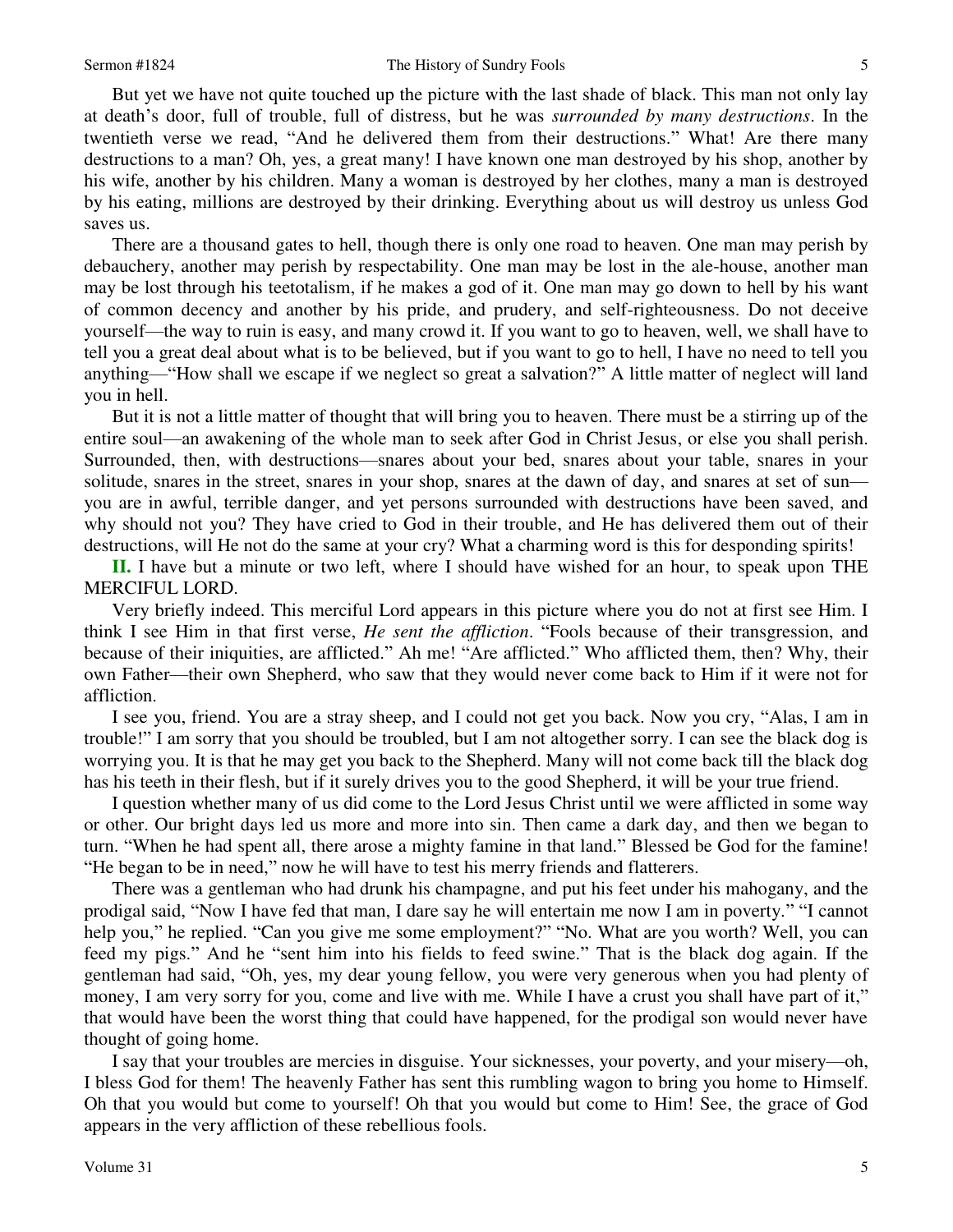But note this, further, *they began to pra*y*,* and here we see the Lord again, for no one seeks after God till God has put the prayer into his heart, and breathed a new life into his spirit.

 Then as soon as ever he did pray, *the Lord heard the prayer*. We read, *"He sent his word*, and healed them, and delivered them from their destructions." So, beloved, all that God has to do in order to save us, is to send us His Word. He has done that by sending His dear Son, who is the incarnate Word. He sends us the Word in the shape of the Holy Scriptures. He sends us the Word in the preaching of His servants, but what we want most of all is to have that Word of God sent home by the power of the Holy Spirit. "He sent his word, and healed them." There is nothing that you want tonight but to have the Word which the Lord has spoken sealed home to your heart, so that you accept it, and believe it. "Believe on the Lord Jesus Christ, and you shall be saved."

 I want you to notice how the Lord rescued these people. You see, they could not eat. They had reached such a state of sickness that they could not take anything, they abhorred all manner of meat, and we do not find that the Lord sent them any meat. No, He sent His Word. Did He send His Word like a tonic, to give them an appetite? No, He made surer work. Many doctors try to deal with the disease, but God does not. He deals with the patient himself, and his constitution.

 *He healed them* radically. Then, when He had healed them their appetite came back. They did *not*  abhor all manner of meat when once God had healed them. The Lord does not operate upon the symptoms, but upon the person. He does not deliver us from this sin and that sin and the other sin, but He takes away the old heart, out of which the sin comes, and gives a new heart, out of which there come repentance, and faith, and a change of life.

 If you have a lantern, and it is dark, you may polish the outside of it as long as ever you like, and no light will come out of it. The first thing to be done is to put a candle inside the lantern. This is what the Lord does, and then, when He puts the candle inside the lantern, we say to ourselves, "This lantern looks very dirty, it must be cleaned." Is it any fouler than it was before the light was put into it? It is the same lantern exactly, but when you put the candle into it, you perceive how dirty it is by the light shining within. It is of no use to try to clean and polish it up till you have placed the lighted candle in it.

 You know how Mr. Moody puts it. A lady, we will say, takes a looking-glass, and she looks into it, and she sees a spot on her face. That is the use of the looking-glass—to reveal spots, but you never heard of a lady trying to wash her face with a looking-glass, for that is not its use. No, the looking-glass shows the spots, but it cannot take the spots away. First of all, by means of the law, we find out our spots, but we have to go to Jesus Christ in the Gospel to get those spots taken away. Blessed are those who have gone to Him!

"He sent his word, and healed them." With one word, the Lord Jesus at this hour can heal every sinsick soul before me, for where the word of a King is, there is power. He spoke, and the heavens were of old, let Him but speak again, and there will be new heavens and a new earth to you. Poor sinner, you are dead, but all that Christ did when He raised the dead in His time was to speak to them, and His Word by these lips, through His Spirit, can raise you out of your death in sin. If you are black as the very fiends of hell, and steeped up to the throat in every infamy that God abhors, yet if His Word shall come to you, and you receive it into your soul, you shall be saved upon the spot, and delivered from your destructions.

 Here is a Word of the Lord. Obey it, I entreat you. "Look unto me, and be you saved, all the ends of the earth: for I am God, and there is none else." Here is another, hearken to it, and live—"Ho, everyone that thirsts, come to the waters, and he that has no money; come you, buy, and eat; yes, come, buy wine and milk without money and without price." Let all that labor and are heavy-laden come unto Christ, and He will give them rest. The Lord grant that you may come at once, without delay, and to His name shall be the praise. Amen and Amen.

#### **PORTION OF SCRIPTURE READ BEFORE SERMON—PSALM 107**

#### **HYMNS FROM "OUR OWN HYMN BOOK"—30, 505, 597**